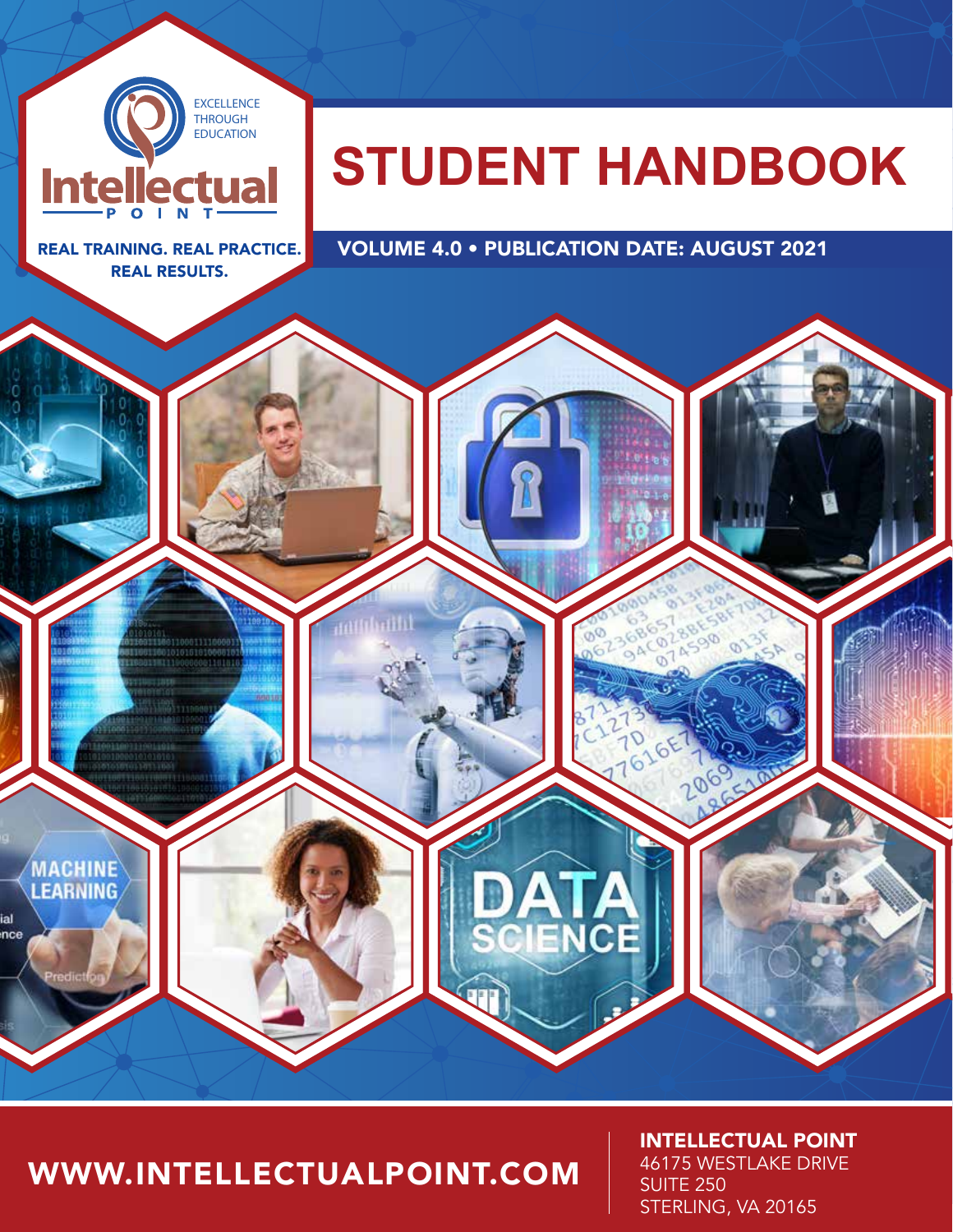

## CONTACT INFORMATION

#### Intellectual Point Office

46175 Westlake Drive Suite 250 Sterling, VA 20165

Phone: 703.554.3827

## PROGRAMS OF STUDY

Intellectual Point offers vocational Career Studies programs as well as vocational Career Pathway programs. Upon completion of a career studies or pathway program, students will receive a Certificate which signifies that the student has successfully achieved the educational objectives and learning outcomes of that program.

Students who choose to take and successfully pass the certification exam(s) related to the Intellectual Point program of study will be awarded a certification from the vendor which demonstrates that they have mastered the pre-determined and standardized criteria for required knowledge, skills and competencies of that certification.

#### GENERAL DESCRIPTION OF EQUIPMENT AND FACILITIES

The main training center is located at 46175 Westlake Drive, Suite 250, Sterling, VA 20165. The training center consists of 1 classroom wired for full audio and visual for distance learning, and is equipped with 32 individual desktop computers, 2 whiteboards, and 2 projectors. The main training facility also holds 1 testing room equipped with 10 individual desktop computers. We teach all of our courses and programs at this location.

We currently have one alternate training location as well. It is located at 1886 Metro Center Drive, Suite 230, Reston VA, 20190. Intellectual Point holds classes at this location on an as-needed basis and no computer equipment is needed at the current time.

## FACILITY HOURS, POLICIES, AND PROCEDURES

Intellectual Point operates year round and does not follow the traditional academic calendar with quarters, terms or semesters. All programs and courses are offered throughout the entire year and are scheduled well in advance to allow for enrollment.

#### OFFICE HOURS

| Monday - Friday  9:00 am - 6:00 pm  |  |  |
|-------------------------------------|--|--|
| Saturday & Sunday 9:00 am - 6:00 pm |  |  |

#### CLASS SCHEDULES

| Monday – Friday  9:00 am – 6:00 pm  |  |
|-------------------------------------|--|
| Saturday & Sunday 9:00 am - 6:00 pm |  |
| OR.                                 |  |
| Monday – Friday  6:00 pm – 10:00 pm |  |
| (selected classes)                  |  |

Students attend class eight (8) hours per day, two (2) – five (5) days per week OR four (4) hours per day, two (2) days per weeknight. Students cannot be guaranteed a specific schedule. Effective October 1, 2020, students attending certain Individual classes offered by Intellectual Point will be required to take an extended curriculum that includes Lab hours.



#### 2 WWW.INTELLECTUALPOINT.COM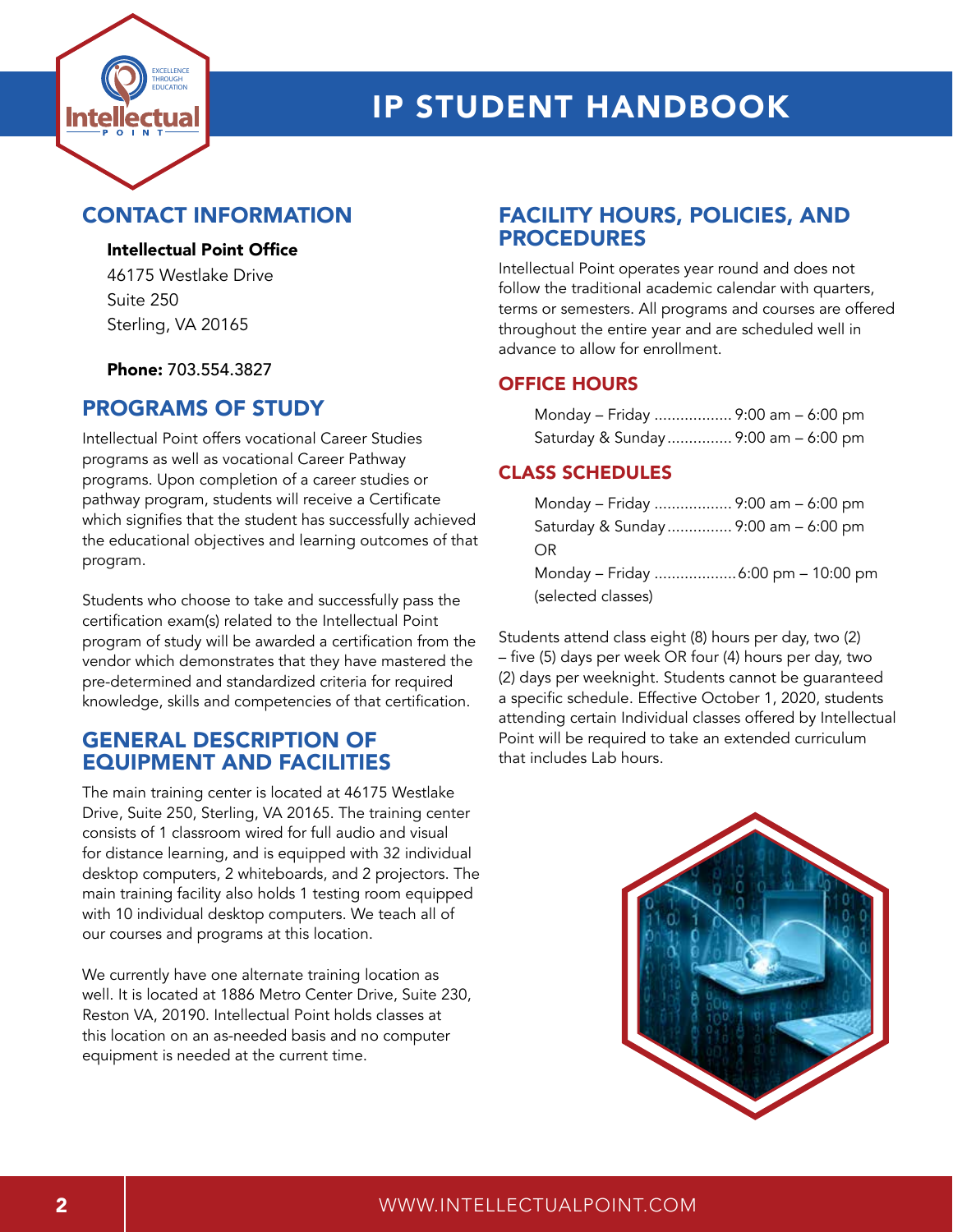

#### THE FOLLOWING FEDERAL HOLIDAYS ARE OBSERVED, AND ALL LOCATIONS AND OPERATIONS WILL BE CLOSED ON THESE DAYS EACH YEAR:

#### 2021

- New Year's Day Friday, January 1st
- Birthday of Martin Luther King, Jr. Monday, January 18th
- Presidents' Day Monday, February 15th
- Memorial Day Monday, May 31st
- Independence Day Saturday, July 4th (observed Monday, July 5th)
- Labor Day Monday, September 6th
- Veterans' Day Thursday, November 11th
- **Thanksgiving Day Thursday, November 25th**
- Christmas Day Saturday, December 25th

#### 2022

- New Year's Day Saturday, January 1st
- Birthday of Martin Luther King, Jr. Monday, January 17th
- Presidents' Day Monday, February 21st
- Memorial Day Monday, May 30th
- Independence Day Monday, July 4th (observed Friday, July 5th)
- Labor Day Monday, September 5th
- Veterans' Day Friday, November 11th
- Thanksgiving Day Thursday, November 24th
- Christmas Day Sunday, December 25th

# WIRELESS INTERNET ACCESS

Intellectual Point classrooms are equipped with wireless access for the convenience of our students. Access may be limited during class hours at the discretion of the instructor.

### STUDENT BREAK AND STUDY AREAS

There are designated areas for students to take breaks and/or study. While in these areas, students must conduct themselves in a quiet, respectful manner, clean up after themselves, and take full responsibility for all of their belongings. Intellectual Point is not responsible for lost or stolen property.

# INCLEMENT WEATHER POLICY

In the event of inclement weather such as snow or ice, Intellectual Point does NOT follow the Federal Government's closing schedule.

Should the forecast predict inclement weather, the Course Instructor will determine whether students and instructors should report to class that day. If they decide to cancel the class, the following steps will occur.

- If a class is scheduled, the Course Instructor or Intellectual Point staff will contact each student by phone and email to let them know class is canceled for the day. This process will happen on a daily basis until the inclement weather has passed.
- If there is any other training occurring, Intellectual Point will contact all participants by phone and email. It will also be posted on the Website if the office is closed.

Students and Instructors should always check the Intellectual Point Website at www.intellectualpoint.com for a closing message, or call (703) 554-3827 to confirm any changes in schedule, as a pre-recorded message will be played.

#### 3 WWW.INTELLECTUALPOINT.COM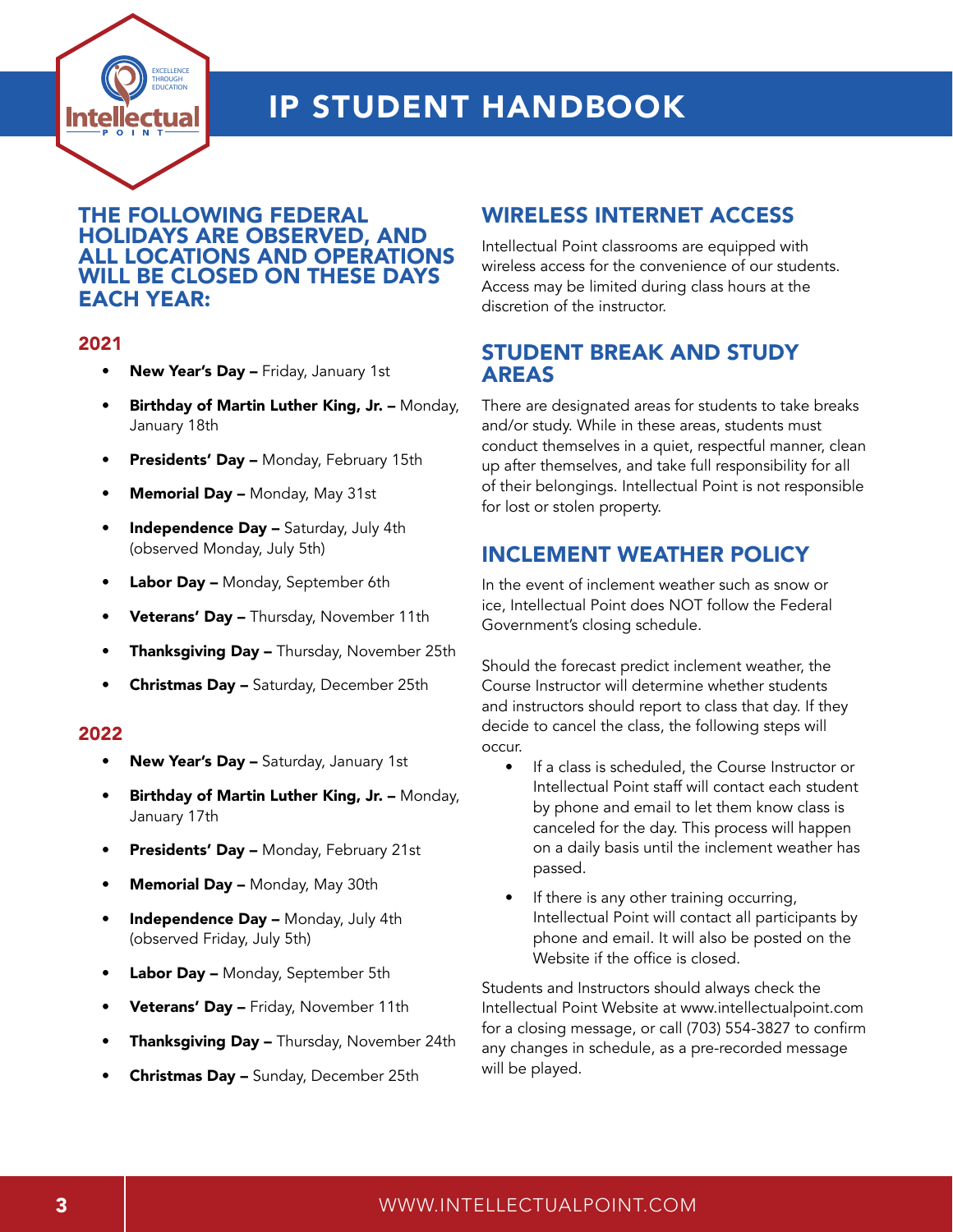

### ENROLLMENT DATES AND ENTRANCE REQUIREMENTS

Students interested in specific classes are permitted to register until the day before class commences. It is strongly suggested that students enroll in advance so they may receive the appropriate books and class materials for study purposes. After satisfying the registration requirements, students interested in enrolling in a program will be placed in the specific courses pertaining to that program.

Students are required to be 18 years or older, unless accompanied by a parent or guardian. Any class pre- requisites or knowledge entrance requirements are listed on each Program outline. We provide easy methods to register for our classes. Students may register via the Internet on our Website, by phone or by email. Each student receives a confirmation email detailing the program and/or class they will be attending.

Student advisors are available Monday – Friday from 9:00 am to 6:00 pm to talk to all applicants and review the best education path for each candidate. Advisors will review each student's goals, background and previous education to help determine the appropriate programs and/or classes for them to attend. We encourage all applicants to evaluate their commitment to the education as well as the financial costs involved.

### STUDENT SERVICES

Intellectual Point provides services to each student enrolled in individual courses and/or programs of study. Each student is offered job placement assistance, but the school cannot guarantee job placement. Students may also receive resume writing assistance. Intellectual Point works with prospective employers and job placement agencies to help place students into employment.

# TRANSFER OF CREDIT

Students may earn transfer credit for equivalent industry certifications in their chosen Career Pathway Program. Certifications previously earned must be active to be eligible for transfer. To be considered for credit, please send a record of your industry certification to [info@intellectualpoint.com](mailto:info%40intellectualpoint.com?subject=) after you apply. Intellectual Point maintains a written record of previous education and training. If appropriate criteria is met and credit is awarded, the student's program of study will be proportionately shortened. All previously earned industry certifications must be submitted for review prior to the start of the student's first pathway course with Intellectual Point.

### GRADING POLICY & STANDARDS OF PROGRESS

Intellectual Point provides each student with a pass/ fail grade. A passing grade is 75% or better. Passing students are issued a Certificate of Completion (COC) for every class, providing that the student has fully attended the class. Students are informed of grades and progress while at Intellectual Point and progress reports can be provided to students in hard copy and /or soft copy.

Our instructors make students aware continually about their progress. Students are required to complete all projects, assignments and labs.

Intellectual Point's pass/fail grading scale is calculated based upon the following:

- Attendance (25%)
- Classroom lab work and/or homework (25%)
- In-class progress exam/quiz (50%)
- Vendor Certification Exam Optional

Intellectual Point's grading scale is based on the following:

- 75% 100% pass
- 74% or lower fail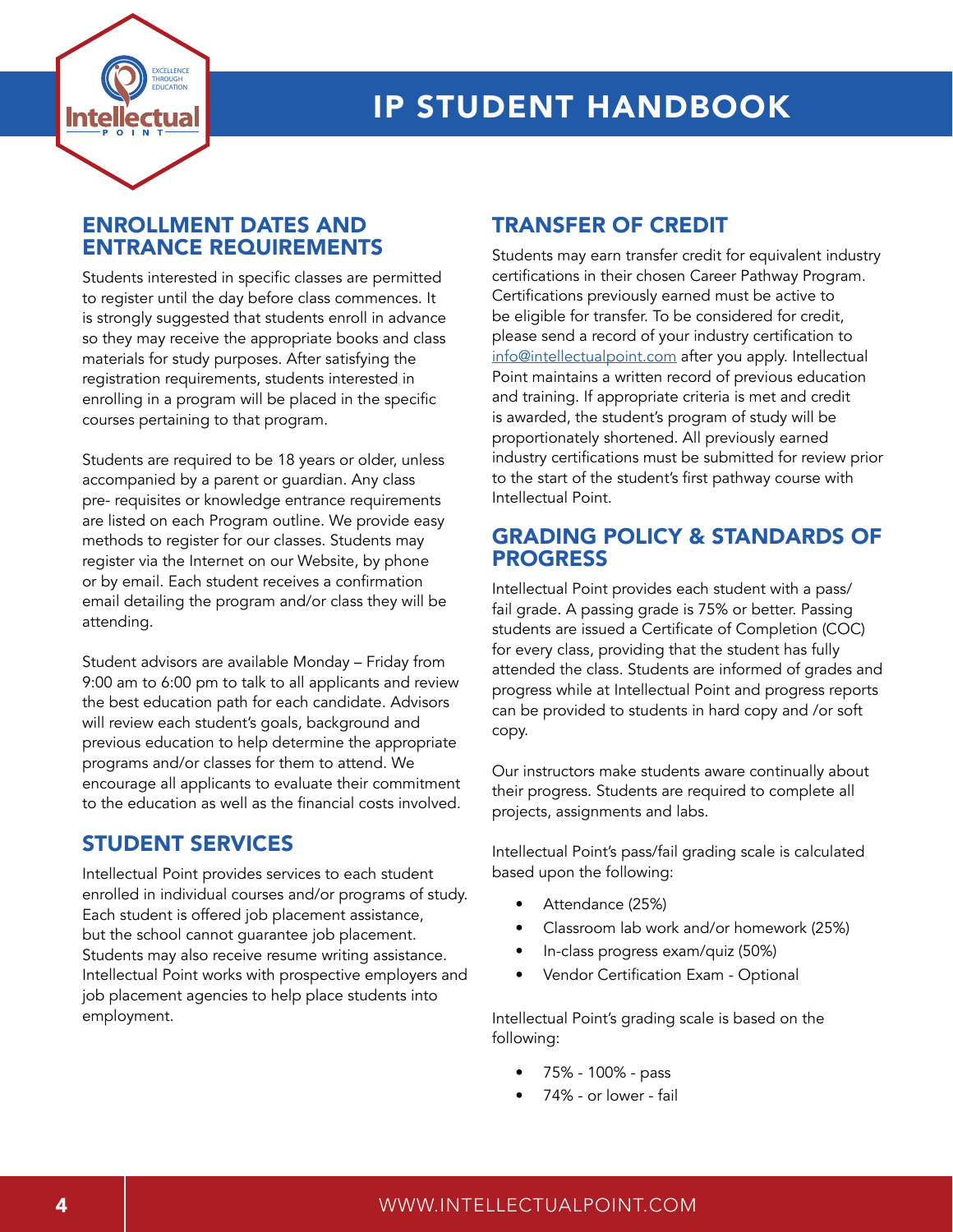

## STUDENT CONDUCT AND CONDITIONS FOR DISMISSAL

Students who do not conduct themselves in an orderly and professional manner, which includes the use of drugs and alcohol during class, dishonesty, sexual misconduct, tardiness, and excessive absences, disrupting classes, use of profanity, insubordination, and violation of safety rules, will be subject to either probation or dismissal from class. Intellectual Point reserves the right to dismiss any disruptive student for any reason at any time. If a student who has been dismissed wishes to continue or return, the staff will evaluate the student's reason for dismissal and determine eligibility to return to the course or program in which they are enrolled. If a student is placed on probation, their reinstatement eligibility will be determined by the faculty of Intellectual Point to a probationary period is determined based on the student offense and is handled on a case by case basis.

Students are expected to attend every class in which they are enrolled, report to class on time and participate in a courteous manner. Intellectual Point faculty closely monitors each student's attendance and cooperation during their scheduled classes. Any student failing to maintain satisfactory attendance (below 25%) will be given the opportunity to make up any and all class work that was missed. If the student is unable to make up the course work, they may be dismissed from the course and/or program.

### ATTENDANCE

Students are expected to attend all regularly scheduled classes. Students are encouraged to tell their instructor in advance or call the administrative office if they will be absent. Missing more than 25% of class time may result in the student failing that course.

#### INSTRUCTOR-LED DISTANCE EDUCATION MODALITY WITH INTELLECTUAL POINT

Intellectual Point, approved for permanent Distance Education modality by SCHEV, uses Google Classroom as a resource repository and learning platform for the materials used during Distance Education courses. In addition, Intellectual Point also uses Microsoft Teams and Cisco's WebEx collaboration platform to deliver live events sourced from the Instructor, who is conducting the training from a classroom. The class training is asynchronous, live event. The student requirements and assignments are no different from those requirements expected in an on-site event. The class curriculum is precisely the same and includes interaction between the Instructor and the students, including one-on-one communication, for example, to respond to individual questions. There may also be interactive discussions among groups of students, depending upon an inclass assignment or general questions that arise. Exams and quizzes are typically assigned throughout the training to ensure the students are keeping up with the classroom learning and materials. And attendees may also engage in private or public chat conversations with the Instructor, another student, or the entire class. The typical day or classroom event is no different from the agenda and curriculum followed when the students are on-site and in a classroom environment. As long as a student has access to the Internet, collaboration using Microsoft Teams and Cisco WebEx can allow for productive work. Connections are safe and secure and students who participate in Distance Learning are able to maintain the pace and the interaction with the Instructor at the same rate of speed and quality as those in a classroom setting. Documents may be shared, software demonstrated, and designs sketched on a Whiteboard and then viewed and actively discussed in real-time. Group discussions are often very animated and further serve to benefit the remote students as they share ideas and concepts with their peers and the Instructor. In terms of security, there is a Single Sign-on for Security feature that enables three different levels of enhanced security.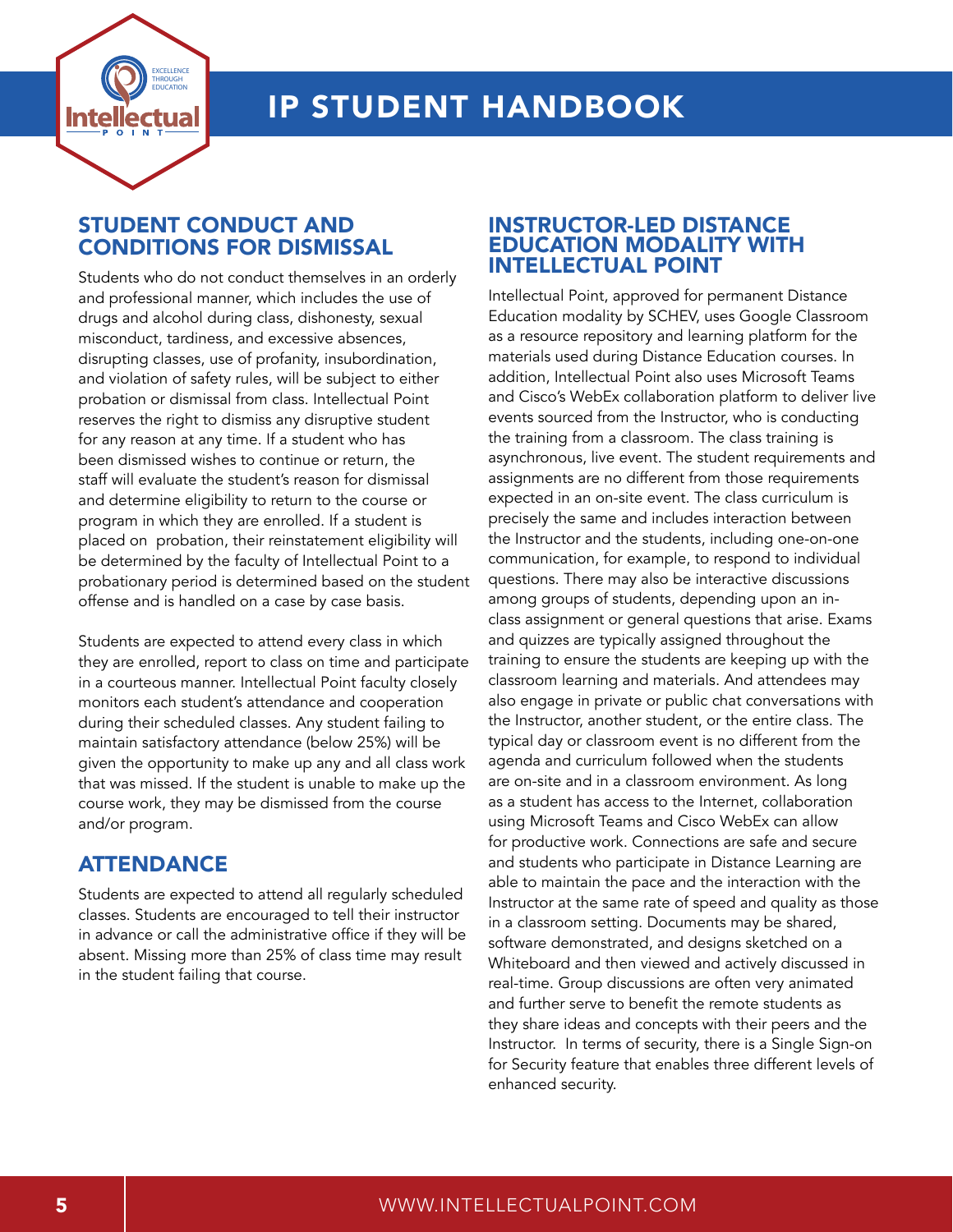

We have the ability, as an example, to share Microsoft PowerPoint presentations, documents, streaming videos, demonstration software, Whiteboards, and Adobe Flash animation. We pass sharing and annotation privileges to our students to encourage participation. In addition, the multimedia experience supports third-party closed captioning services that can offer streaming live text or a sign language interpreter video feed. It is also possible to assign students to virtual breakout rooms for group projects and "brainstorming". The Instructor may then "dropin" on the breakout sessions to assess their progress and/or facilitate discussion. Questions and document responses may be tracked using threaded Q&A. Questions may be prioritized and answers displayed publicly or privately. Students may also "raise their hands" virtually when they have a question to ask. The system automatically orders the requests so the Instructor can answer questions on a first-come, firstserved basis. Individual attention and overall group attentiveness may be gauged at any time by the Instructor with a 'visual attention indicator'.

In Microsoft Teams and Cisco WebEx, Instructors are able to record their Teams sessions for student instruction to capture audio, video, and screen sharing activity. There is also an option for recordings to have an automatic transcription so that users can playback meeting recordings with closed captions and search for important discussion items in the transcript. The recording happens in the cloud and is saved to Microsoft Stream, so users can share it securely with our students and attendees so they can not only attend the course live online synchronously but also watch the lectures offline asynchronously to reinforce their learning.

Our learning and collaboration platforms also support students with disabilities who need special accommodations such as JAWS, NVDA, and other platforms. We take care to meet Section 508 compliance requirements and ensure every student has the same rich learning experience whether they take the class on-ground or online virtually.

Intellectual Point has developed excellent online study resources such as Quiz Portals, Simulations Portal, Flash Cards Portal, and Lab Portal (if needed). We host these platforms in a secure cloud environment so that the students can access these resources from the comfort of their home and from any device with just an internet connection and access to the internet browser. All our study material and a vast array of library resources can be accessed from anywhere on any device with just an internet connection. Almost all of the Libraries' online resources are available from off-campus once the students login with their credentials. These library resources are constantly updated and enriched to add new features and make sure the content is current and relevant to the classes.

## MAKE-UP WORK

A student, who is at risk, has poor attendance, excused and unexcused absences and/or excessive tardiness will be given every option to make up all class work that has been missed in order to maintain satisfactory attendance. Students will be provided all class assignments during the time missed and are expected to complete all course work. Any student who fails to make up work given will be subject to the probation, dismissal and readmission policy.

### ABSENCES

Students are expected to be in class every day per the course schedule. Students are expected to contact the school if they will be absent at any time so that accommodations may be made or make up work be assigned. If students fail to attend class or notify the school, they will be considered unexcused for that class and make up work will be assigned. Those students may be subject to the probation, dismissal and readmission policy.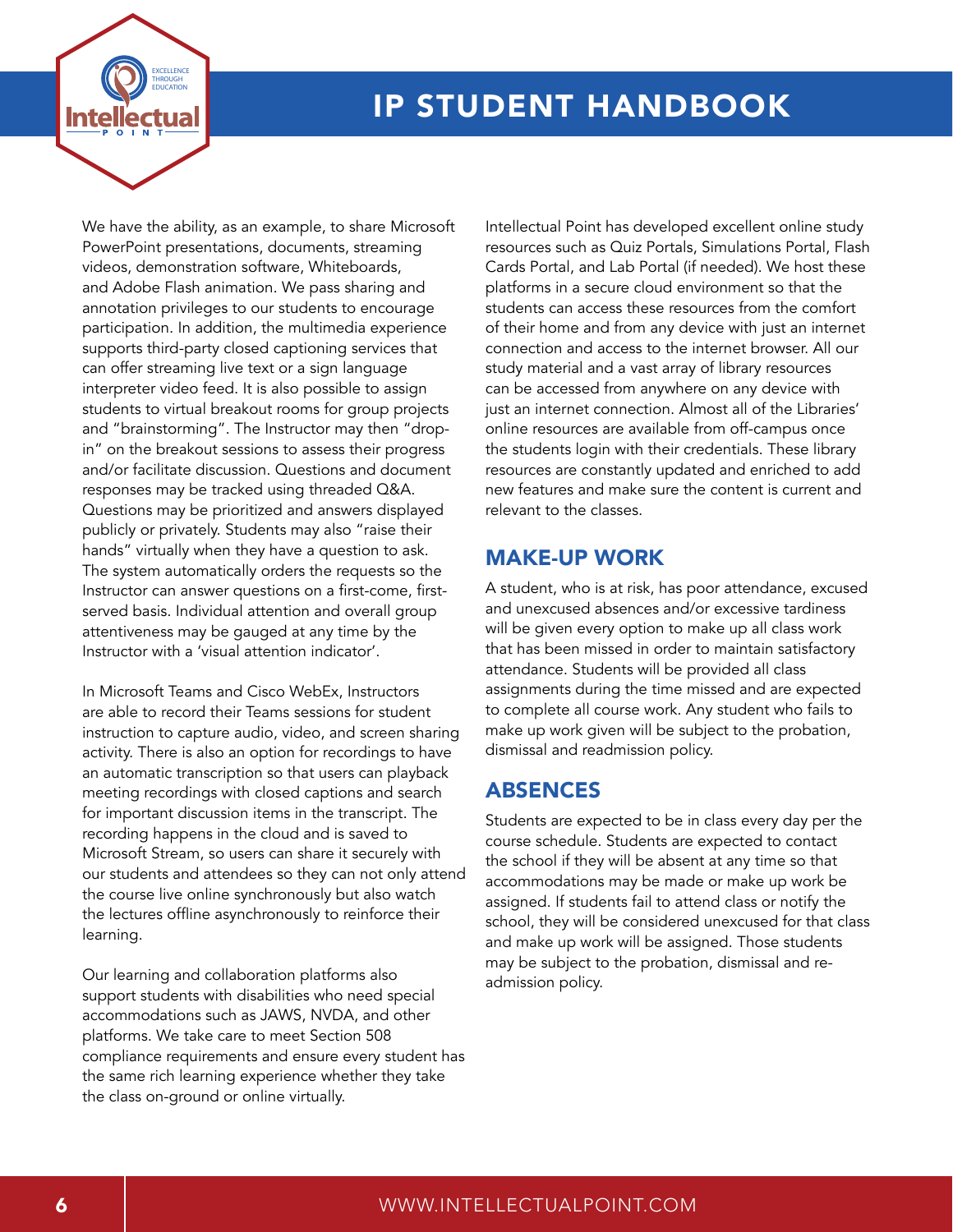

## LEAVE OF ABSENCE

If special circumstances arise, a student may request a Leave of Absence in writing, which should include the dates the student anticipates the leave beginning and leave ending. The withdrawal date will be the date the student fails to return from a Leave of Absence. This policy includes any student who is called to Military Duty during their scheduled program. The student will be accepted back into the program upon their return provided the student is still interested in pursuing their course work with Intellectual Point.

# CLASS-CUTS

Any student who leaves without being dismissed is considered to be cutting a class. Any student who cuts a class is expected to make up any work that was missed during that class. Any student who cuts a class more than three (3) times will be subject to the probation, dismissal and re-admission policy.

### **TARDINESS**

Any student is considered tardy if the student does not notify the school that they will arrive late more than 30 minutes after the class has begun. Any student who is tardy is expected to make up any work that was missed during that class. Any student who is tardy to class more than three (3) times will be subject to the probation, dismissal and re-admission policy.

## AT RISK STUDENTS

A student will be considered academically at-risk if his/ her grade average falls below 75%. A student at-risk (in this situation) will be encouraged, by letter, to meet with his/her faculty advisor to discuss options and implement a course of action to improve the student's academic performance.

#### PROBATION, DISMISSAL AND READMISSION

A minimum grade average of 75% must be maintained by all students. A student whose grades fall below the minimum satisfactory requirement of 75% will be placed on probation for the duration of the course they are enrolled in at that time. Any student failing to maintain satisfactory attendance (below 25%) will be given the opportunity to make up any and all class work that was missed during their absence. If the student is unable to make up the work given, they may be dismissed from the course and/or program. Any student that does not achieve a grade of 75% or above will be dismissed from the school.

A student will be permitted to re-enter the program at the beginning of the next course they were dismissed from if the student petitions the school's admission committee with an explanation of how the student has resolved the problems that caused the unsatisfactory progress or conduct.



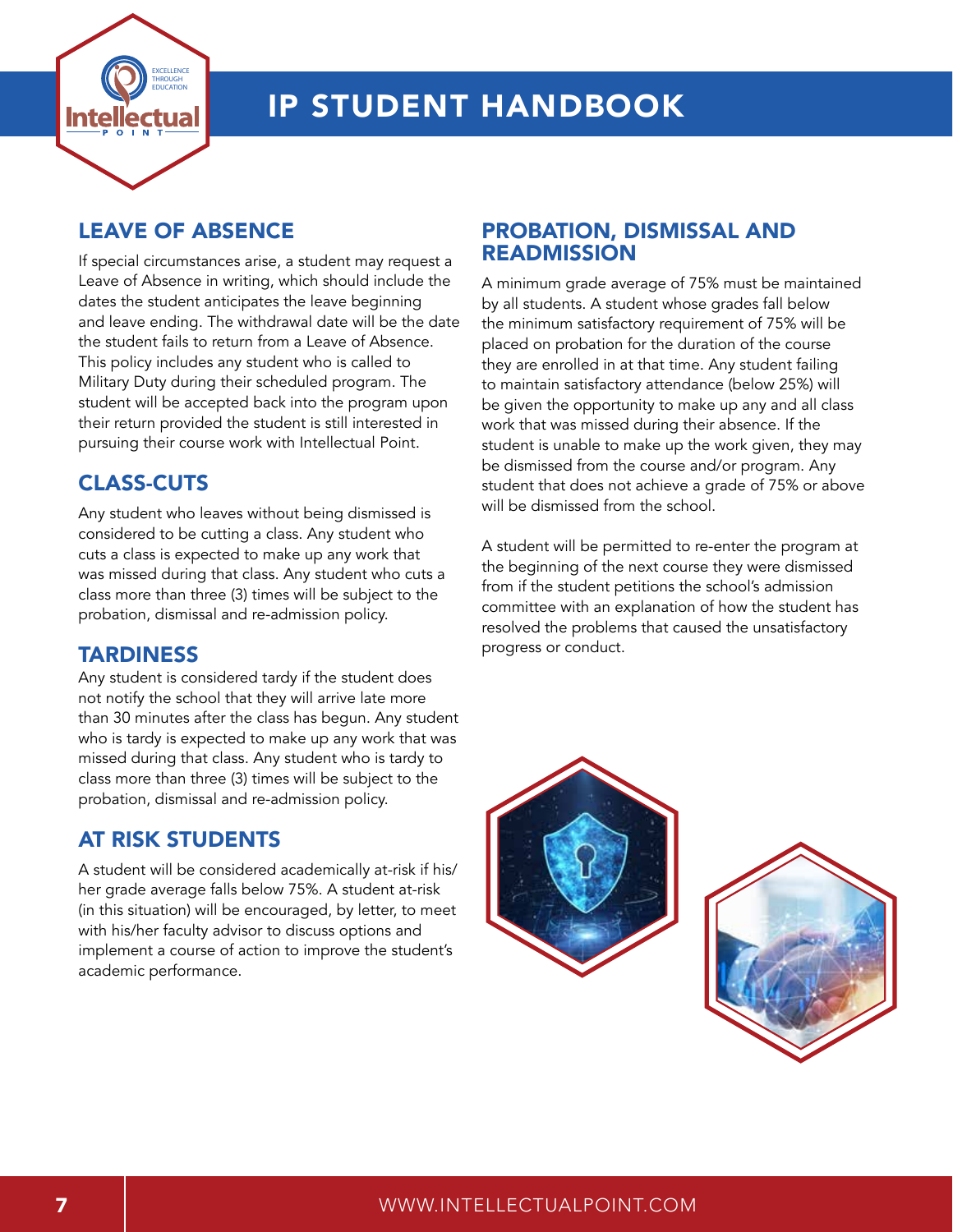

# GRIEVANCE POLICY & COMPLAINTS

If a student needs to report or dispute a grievance, they may send a letter to:

#### Intellectual Point

Attn: Prem Jadhwani 46175 Westlake Dr., Suite 250 Sterling, VA 20165

If a student needs to report a complaint, they may send a letter to:

#### Intellectual Point

Attn: Prem Jadhwani 46175 Westlake Dr., Suite 250 Sterling, VA 20165

Students must report immediately to faculty all complaints/grievances that arose while in class. If a verbal complaint is given, written follow up is required for documentation and recording purposes. Complaints/grievances are reviewed by the Chief Academic Officer, Prem Jadhwani, who makes the final decisions. You have the right to appeal one time in writing and this review will be the institution's final decision.

\*All complaints are handled on a case by case basis. If a student has exhausted the avenues provided and the complaint has not been resolved internally, the student can submit a **[Student Complaint Form](mailto:https://www.schev.edu/index/students-and-parents/resources/student-complaints?subject=)** to SCHEV. The Virginia State Approving Agency (SAA) investigates complaints of GI Bill beneficiaries. While most complaints should initially follow the school grievance policy, if the situation cannot be resolved at the school, the beneficiary should contact the SAA office via email at [saa@dvs.virginia.gov](mailto:saa%40dvs.virginia.gov?subject=).

### ENROLLMENT AND TUITION FEES

If a student, who wishes to take training courses or programs, does not qualify for any type of funding, that student may pay either in full or in installment Payments. A signed contract will be required. Prior to any student registering for a course or program, they are provided a list of all fees associated with that course or program (books/materials), a schedule of the days that each class will run in the program they have chosen, and a list of exam fees if the student wishes to sit for the optional Vendor Certification exam that is associated with the course in which they are enrolled. Payments accepted are Cash, Check, PayPal, Visa, Master Card, American Express, and other major credit cards

#### WITHDRAWAL

A student choosing to withdraw from a program after the commencement of classes should provide a written notice to the school. The notice must include the expected last date of attendance and be signed and dated by the student.

#### WITHDRAWAL PROCEDURE FOR STUDENTS RECEIVING VETERANS FUNDING

Students who have received any Veteran's benefits must also report their withdrawal to the Veteran's advisor. The 'Withdrawal Initiated by a Student Form (125–047)" must include the student's last date of class attendance. Failure to follow established procedures could affect his or her future eligibility for Veteran's benefits. For more guidance, please contact your Intellectual Point advisor.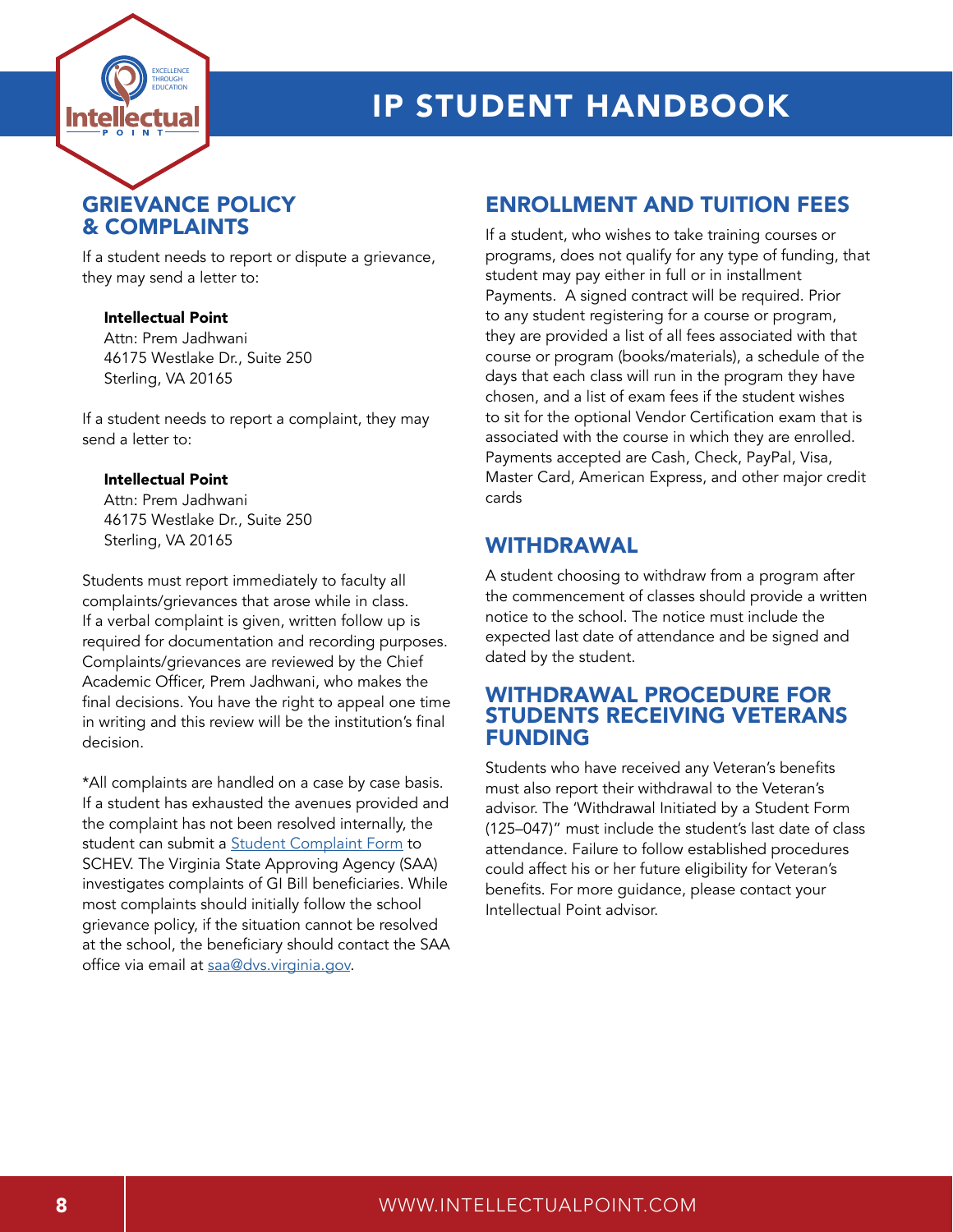

## STUDENTS CALLED TO MILITARY DUTY

In accordance with the Higher Education Opportunity Act, Intellectual Point will reinstate students who take a Leave of Absence to perform active military service and also meet the requirements defined in the Act.

Furthermore, Intellectual Point appreciates the situation of students who attend classes while maintaining a military obligation. All administrative offices and academic departments will do their utmost to accommodate those students called to active military duty while enrolled in classes. Intellectual Point's goal is to make the transition as efficient, equitable and expeditious as possible.

After consultation with academic advisors, a student may choose one of two options:

- Withdraw from some or all of his/her classes
- Earn a grade

Under the withdrawal option, students will receive a complete refund of remaining tuition and fees if they withdraw from all classes. If a student withdraws from some, but not all, classes, tuition will be reassessed.

Students may wish to elect the option of earning a grade if they have already completed most of the coursework and can accelerate remaining assignments prior to departure from Intellectual Point.

#### REINSTATEMENT

If any student is dismissed, either academically or administratively, they may petition for reinstatement. Reinstatement must be based upon evidence that the causes of previous low achievement have been removed. Reinstatement will be approved only if the student is able to provide compelling evidence of their ability to complete the program. If the candidate is disqualified a second time, reinstatement will not normally be considered.

### TUITION REFUNDS

In the event that students, Veterans or other eligible persons fail to enter a course or program, or withdraw or are dismissed from Intellectual Point at any time prior to completion, the amount charged for tuition, fees and other charges shall not exceed the approximate prorated portion of the total charges for tuition, fees and other charges. Intellectual Point will refund the appropriate amount minus the \$100 tuition fee which is included in the tuition of classes and programs. The prorated portion may not vary more than ten percent (10%) of the total costs for tuition, fees and other charges. A copy of this policy can be provided to all students receiving educational benefits from the Veterans Administration by request and is included in their registration forms.

#### Tuition refunds are as follows:

# Portion of Total Program Taught

| by Withdrawal Date Tuition Refund                |
|--------------------------------------------------|
| Withdrawal before class beginning date 100%      |
| Withdrawal after 10% of hours completed 90%      |
| Withdrawal after 20% of hours completed 80%      |
| Withdrawal after 30% of hours completed70%       |
| Withdrawal after 40% of hours completed 60%      |
| Withdrawal after 50% of hours completed 50%      |
| Withdrawal after 60% of hours completed 40%      |
| Withdrawal after 70% of hours completed30%       |
| Withdrawal after 80% of hours completed 20%      |
| Withdrawal after 90% of hours completed 10%      |
| Withdrawal after 91% of hours completedNo Refund |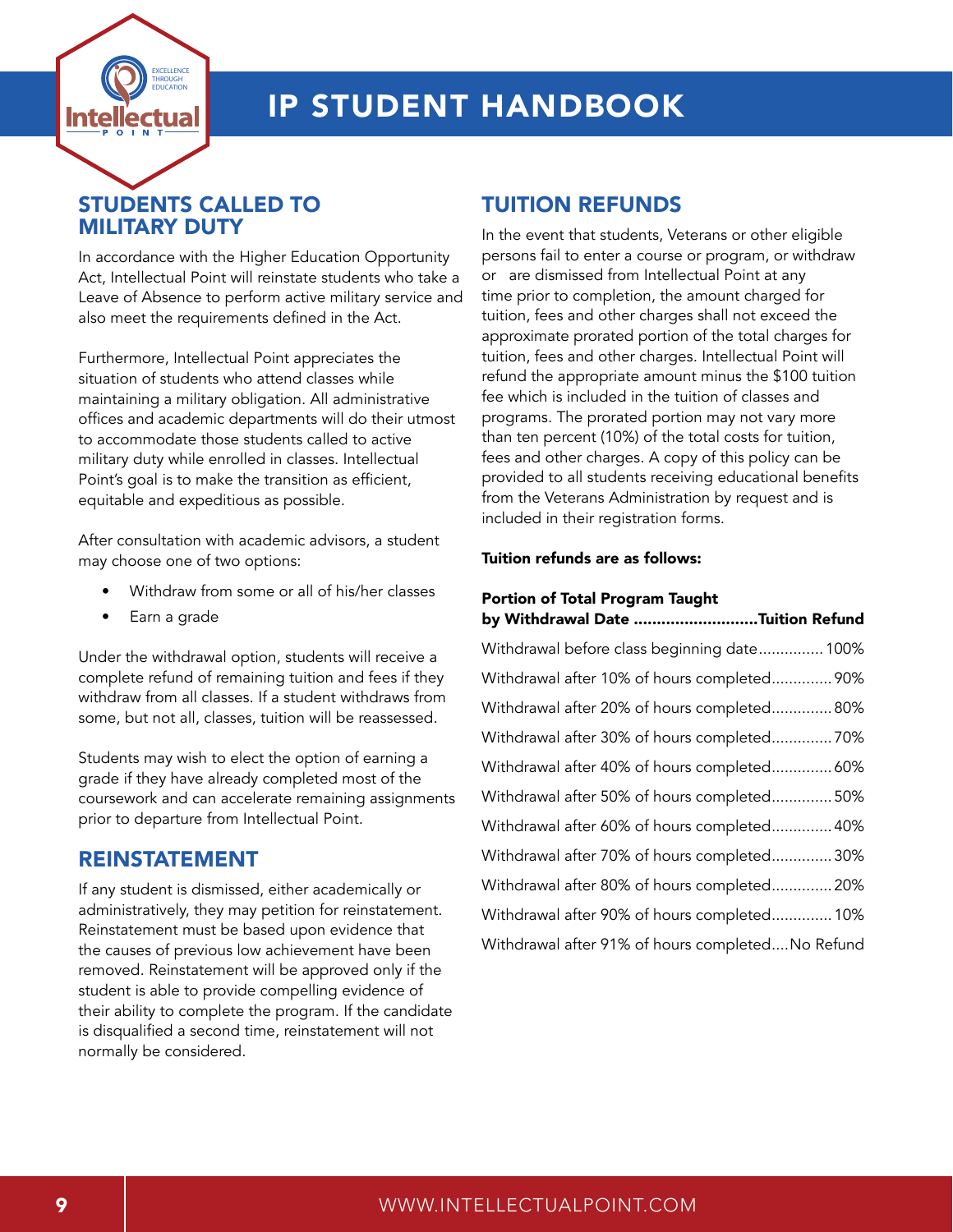

# CLASS CANCELLATION

Intellectual Point does everything possible to ensure that a scheduled class will be conducted. We have backup instructors for occasions when something has prevented the primary instructor from being able to attend the class. If Intellectual Point has to cancel or re-schedule a class at any given time, each student is given the opportunity to enroll in the next scheduled class or receive a full tuition refund as stated above.

Intellectual Point reserves the right to cancel or reschedule classes at any time due to operational needs. Upon cancellation or rescheduling a class, Intellectual Point will notify students by phone or email within one week of the class start date.

## THREE-DAY CANCELLATION

A student who provides written notice of cancellation within three (3) business days, excluding weekends and holidays prior to commencement of class, of executing the Enrollment Agreement is entitled to a refund of all monies paid, excluding the \$100 non-refundable registration fee.

# OTHER CANCELLATIONS

A student requesting cancellation more than three (3) days after executing the Enrollment Agreement and making an initial payment prior to the first day of class is entitled to a refund of all monies paid, less a maximum tuition fee of 15% of the stated cost of the course or \$100, whichever is more.

# NON-DISCRIMINATION POLICY

At Intellectual Point we value all students and employees as unique individuals, and we welcome the variety of experiences they bring to our company. As such, we have a strict non-discrimination policy. We believe everyone should be treated equally regardless of race, sex, gender identification, sexual orientation, national origin, native language, religion, age, disability, marital status, citizenship, genetic information, pregnancy, or any other characteristic protected by law. If you feel that you have been discriminated against, please contact Prem Jadhwani at the following address. Every complaint will be appropriately investigated.

Intellectual Point Attn: Prem Jadhwani 46175 Westlake Drive, Suite 250 Sterling, VA 20165

#### DELAYED PAYMENT POLICY FOR MILITARY STUDENTS

- Intellectual Point complies with Title 38 United States Code Section 3679(e) under which covered individuals (i.e. any individual who is entitled to educational assistance under Chapter 31, Vocational Rehabilitation and Employment, or Chapter 33, Post-9/11 GI Bill benefits) can attend or participate in the course of education during the period beginning on the date on which the individual provides to the educational institution a certificate of eligibility for entitlement to educational assistance under Chapters 31 or 33 (a "certificate of eligibility" also can include a "Statement of Benefits" obtained from the Department of Veterans Affairs (VA) website – eBenefits, or a VAF 28-1905 form for Chapter 31 authorization purposes) and ending on the earlier of the following dates:
- The date on which payment from the VA is made to the institution.
- 90 days after the date the institution certified tuition and fees following the receipt of the certificate of eligibility.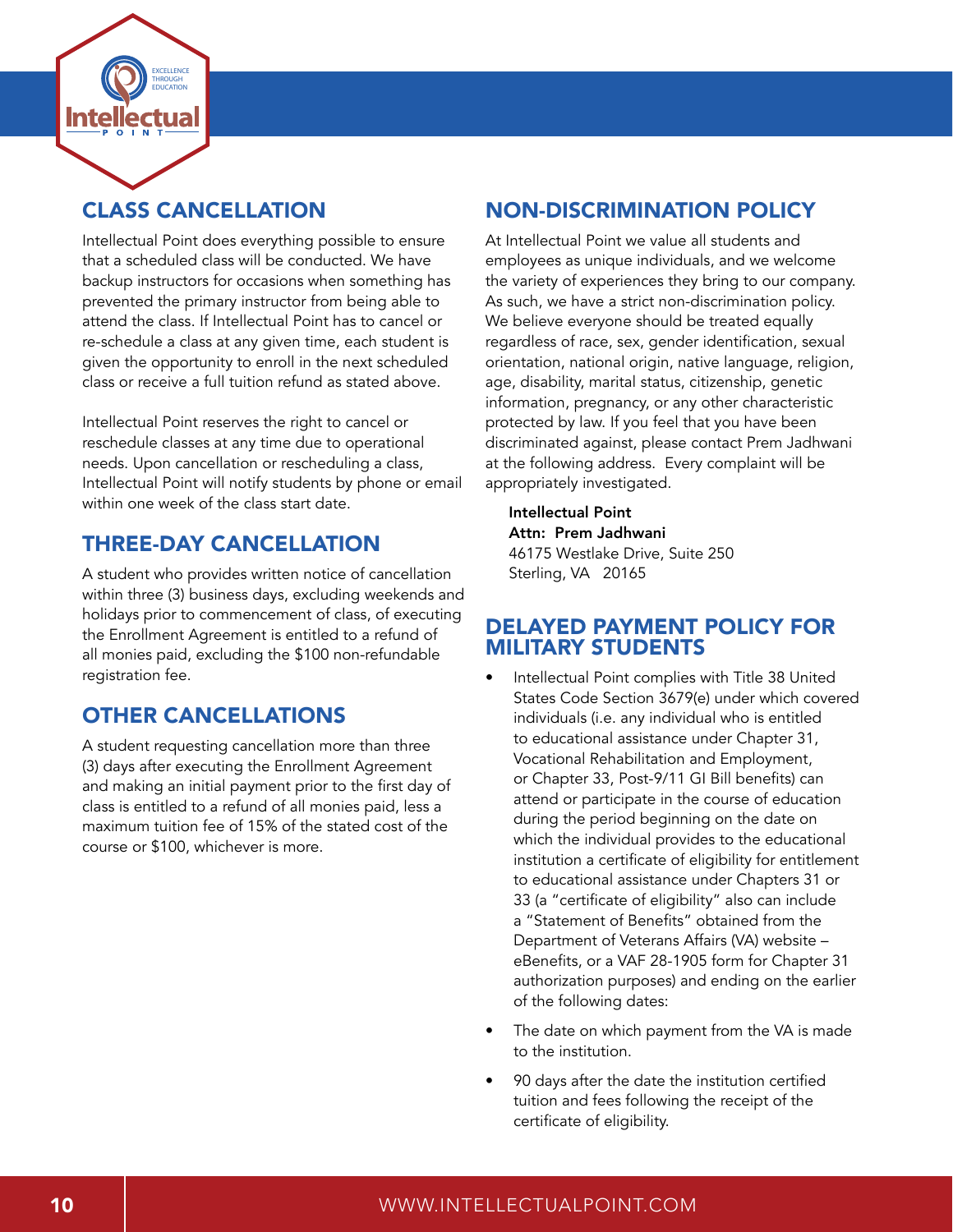

- Intellectual Point will not impose any penalty, including the assessment of late fees, the denial of access to classes, labs, or the requirement that a covered individual borrows additional funds, or any covered individual because of the individual's inability to meet his or her financial obligations to the institution due to the delayed disbursement of funding from VA under Chapters 31 or 33. Covered individuals wanting to use their educational benefits at Intellectual Point are required to submit to the School Certifying Official a completed request form to use such entitlement. Additionally, covered individuals may be required to provide additional information as necessary to properly certify enrollment.
- Intellectual Point may also require additional payment or impose a fee for the amount that is the difference between the amount of the student's financial obligation and the amount of the VA education benefit disbursement if the student is less than 100% covered.

## STUDENT RECORDS

Intellectual Point will retain records of the classes students have started and completed. We also have the Certificate of Completions on file.

#### These rights are:

- The right to inspect and review the student's education records within 45 days of the day the school receives a request for access.
- The right to request the amendment of the student's education records that the student believes is inaccurate or misleading.
- The right to consent to disclosures of personally identifiable information contained in the student's education records. One exception that permits disclosure without consent is disclosure to school officials with legitimate educational interests.

# CATALOG

Intellectual Point's school catalog is updated on an as-needed basis and copies are available to students upon request. Students may request a soft copy of the school catalog in person or by emailing the school staff.

#### Catalog Attachments

- Catalog attachments are available to each student upon request.
- Appendix A: Section 3 VET TEC Career Pathway Fees
- Appendix B: Section 4 Individual Class Fees
- Appendix C: Section 5 Administrator & Faculty Lists



#### 11 WWW.INTELLECTUALPOINT.COM